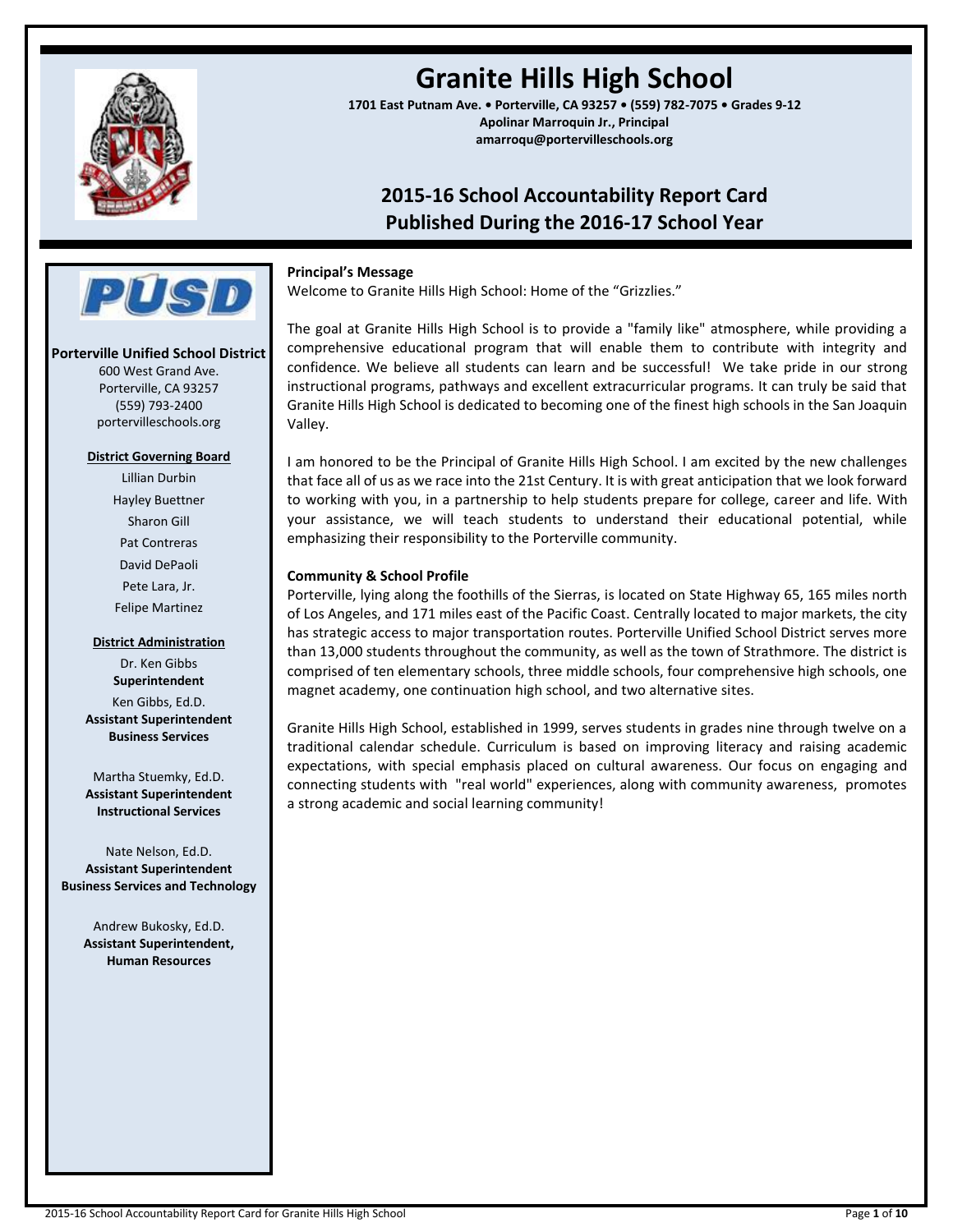## **About the SARC**

By February 1 of each year, every school in California is required by state law to publish a School Accountability Report Card (SARC). The SARC contains information about the condition and performance of each California public school. Under the Local Control Funding Formula (LCFF) all local educational agencies (LEAs) are required to prepare a Local Control and Accountability Plan (LCAP), which describes how they intend to meet annual school-specific goals for all pupils, with specific activities to address state and local priorities. Additionally, data reported in an LCAP is to be consistent with data reported in the SARC.

- For more information about SARC requirements, see the California Department of Education (CDE) SARC Web page at http://www.cde.ca.gov/ta/ac/sa/.
- For more information about the LCFF or LCAP, see the CDE LCFF Web page at http://www.cde.ca.gov/fg/aa/lc/.
- For additional information about the school, parents/guardians and community members should contact the school principal or the district office.

| 2015-16 Student Enrollment by Grade Level       |     |  |  |  |  |
|-------------------------------------------------|-----|--|--|--|--|
| <b>Number of Students</b><br><b>Grade Level</b> |     |  |  |  |  |
| Grade 9                                         | 398 |  |  |  |  |
| Grade 10                                        | 382 |  |  |  |  |
| Grade 11                                        | 302 |  |  |  |  |
| Grade 12                                        | 253 |  |  |  |  |
| <b>Total Enrollment</b><br>1,335                |     |  |  |  |  |

| 2015-16 Student Enrollment by Group        |                                    |  |  |  |  |  |
|--------------------------------------------|------------------------------------|--|--|--|--|--|
| Group                                      | <b>Percent of Total Enrollment</b> |  |  |  |  |  |
| <b>Black or African American</b>           | 0.6                                |  |  |  |  |  |
| American Indian or Alaska Native           | 1.2                                |  |  |  |  |  |
| Asian                                      | 1.3                                |  |  |  |  |  |
| <b>Filipino</b>                            | 0.3                                |  |  |  |  |  |
| <b>Hispanic or Latino</b>                  | 85.6                               |  |  |  |  |  |
| <b>Native Hawaiian or Pacific Islander</b> | 0.7                                |  |  |  |  |  |
| White                                      | 9.6                                |  |  |  |  |  |
| <b>Two or More Races</b>                   | 0.6                                |  |  |  |  |  |
| Socioeconomically Disadvantaged            | 89.1                               |  |  |  |  |  |
| <b>English Learners</b>                    | 17.5                               |  |  |  |  |  |
| <b>Students with Disabilities</b>          | 4.9                                |  |  |  |  |  |
| lFoster Youth                              | 0.9                                |  |  |  |  |  |

## **A. Conditions of Learning**

#### **State Priority: Basic**

The SARC provides the following information relevant to the Basic State Priority (Priority 1):

- Degree to which teachers are appropriately assigned and fully credentialed in the subject area and for the pupils they are teaching;
- Pupils have access to standards-aligned instructional materials; and
- School facilities are maintained in good repair.

| <b>Teacher Credentials</b>                         |       |           |         |  |  |  |  |
|----------------------------------------------------|-------|-----------|---------|--|--|--|--|
| <b>Granite Hills High School</b>                   | 14-15 | $15 - 16$ | $16-17$ |  |  |  |  |
| <b>With Full Credential</b>                        | 49    | 54        | 53      |  |  |  |  |
| <b>Without Full Credential</b>                     | O     | 3         | 5       |  |  |  |  |
| <b>Teaching Outside Subject Area of Competence</b> | O     | 4         | 5       |  |  |  |  |
| <b>Porterville Unified School District</b>         | 14-15 | $15 - 16$ | $16-17$ |  |  |  |  |
| <b>With Full Credential</b>                        |       |           | 585     |  |  |  |  |
| <b>Without Full Credential</b>                     |       |           | 59      |  |  |  |  |
| <b>Teaching Outside Subject Area of Competence</b> |       |           | 19      |  |  |  |  |

| <b>Teacher Misassignments and Vacant Teacher Positions at this School</b> |  |  |  |  |  |  |  |
|---------------------------------------------------------------------------|--|--|--|--|--|--|--|
| <b>Granite Hills High School</b><br>14-15<br>15-16<br>$16-17$             |  |  |  |  |  |  |  |
| Teachers of English Learners                                              |  |  |  |  |  |  |  |
| <b>Total Teacher Misassignments</b>                                       |  |  |  |  |  |  |  |
| <b>Vacant Teacher Positions</b>                                           |  |  |  |  |  |  |  |

\* "Misassignments" refers to the number of positions filled by teachers who lack legal authorization to teach that grade level, subject area, student group, etc. Total Teacher Misassignments includes the number of Misassignments of Teachers of English Learners.

## **Core Academic Classes Taught by Highly Qualified Teachers**

| 2015-16 Percent of Classes In Core Academic Subjects<br><b>Core Academic Classes Taught by Highly Qualified Teachers</b>                       |             |     |  |  |  |  |
|------------------------------------------------------------------------------------------------------------------------------------------------|-------------|-----|--|--|--|--|
| <b>Not Taught by Highly</b><br><b>Taught by Highly</b><br><b>Location of Classes</b><br><b>Qualified Teachers</b><br><b>Qualified Teachers</b> |             |     |  |  |  |  |
| This School                                                                                                                                    | 4.6<br>95.4 |     |  |  |  |  |
| <b>Districtwide</b>                                                                                                                            |             |     |  |  |  |  |
| <b>All Schools</b>                                                                                                                             | 94.0        | 6.0 |  |  |  |  |
| <b>High-Poverty Schools</b><br>6.0<br>94.0                                                                                                     |             |     |  |  |  |  |
| <b>Low-Poverty Schools</b>                                                                                                                     | n.n         | 0.0 |  |  |  |  |

High-poverty schools are defined as those schools with student eligibility of approximately 40 percent or more in the free and reduced price meals program. Low-poverty schools are those with student eligibility of approximately 39 percent or less in the free and reduced price meals program.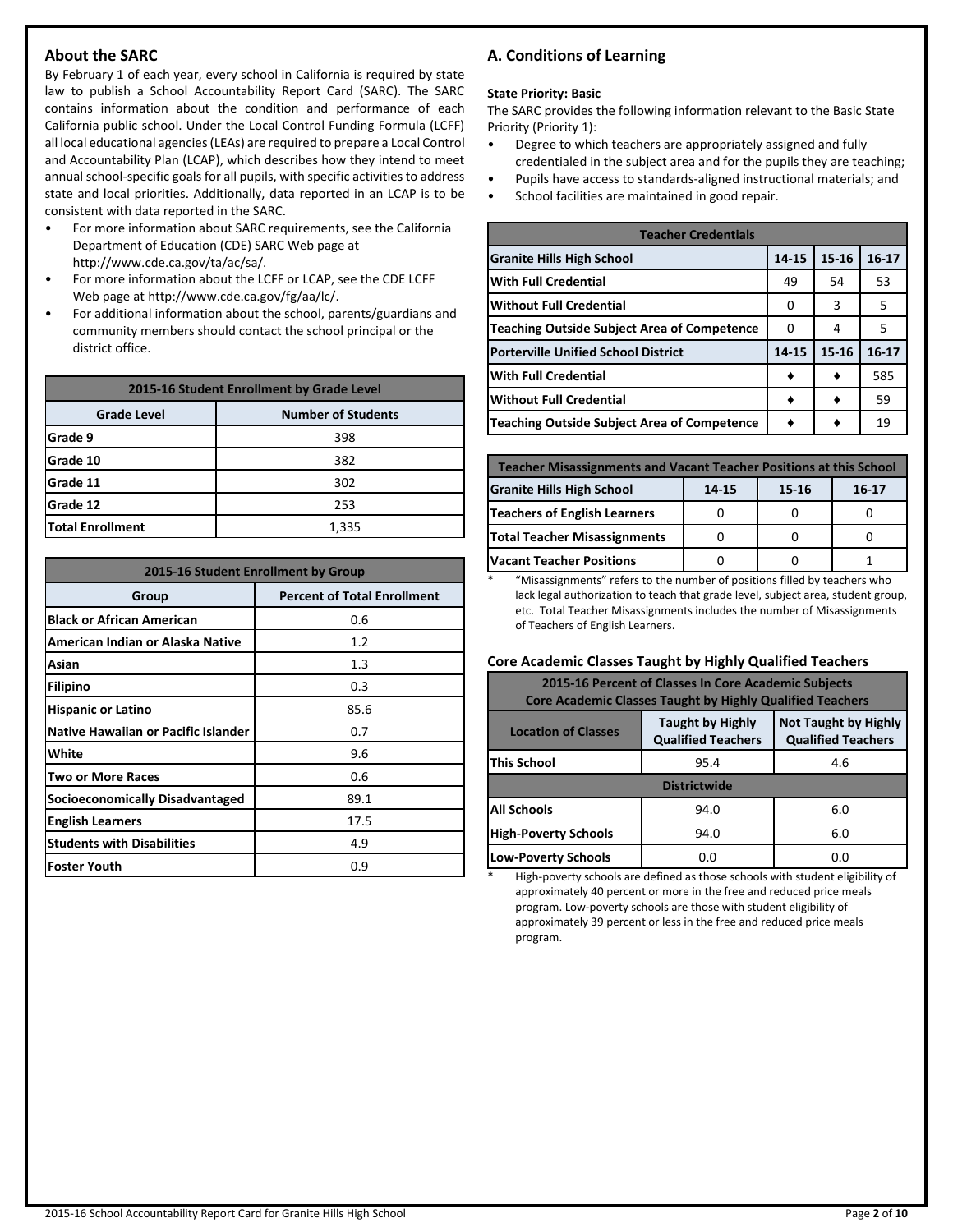## **Quality, Currency, Availability of Textbooks and Instructional Materials (School Year 2016-17)**

Porterville Unified School District held a Public Hearing on September 10, 2015 and determined that each school has sufficient and good quality textbooks, instructional materials, or science lab equipment pursuant to the settlement of Williams vs. the State of California. All students, including English Learners, are given their own individual standards-aligned textbooks or instructional materials, or both, in core subjects for use in the classroom and to take home. The chart below displays data collected in August 2015, regarding textbooks in use during the 2015-16 school year.

|                              | <b>Textbooks and Instructional Materials</b><br>Year and month in which data were collected: August 2015 |      |
|------------------------------|----------------------------------------------------------------------------------------------------------|------|
| <b>Core Curriculum Area</b>  | Textbooks and Instructional Materials/Year of Adoption                                                   |      |
| <b>Reading/Language Arts</b> | Glencoe/McGraw Hill<br>Adopted 2000                                                                      |      |
|                              | Globe Book Company<br>Adopted 1999                                                                       |      |
|                              | MacMillan/McGraw Hill<br>Adopted 1999                                                                    |      |
|                              | McDougal Littell<br>Adopted 2005                                                                         |      |
|                              | The textbooks listed are from most recent adoption:                                                      | Yes  |
|                              | Percent of students lacking their own assigned textbook:                                                 | 0.0% |
| <b>Mathematics</b>           | Addison-Wesley                                                                                           |      |
|                              | Adopted 2003                                                                                             |      |
|                              | Brooks/Cole                                                                                              |      |
|                              | Adopted 2001                                                                                             |      |
|                              | Integrated Math 1, 2, 3<br>Adopted 2013, Math Vision                                                     |      |
|                              |                                                                                                          |      |
|                              | McDougal Littell<br>Adopted 2006                                                                         |      |
|                              | The textbooks listed are from most recent adoption:                                                      | Yes  |
|                              | Percent of students lacking their own assigned textbook:                                                 | 0.0% |
| <b>Science</b>               | Glencoe<br>Adopted 2004                                                                                  |      |
|                              | McDougal Littell                                                                                         |      |
|                              | Adopted 2006                                                                                             |      |
|                              | <b>Prentice Hall</b>                                                                                     |      |
|                              | Adopted 2009                                                                                             |      |
|                              | Thomson Learning                                                                                         |      |
|                              | Adopted 2002                                                                                             |      |
|                              | The textbooks listed are from most recent adoption:                                                      | Yes  |
|                              | Percent of students lacking their own assigned textbook:                                                 | 0.0% |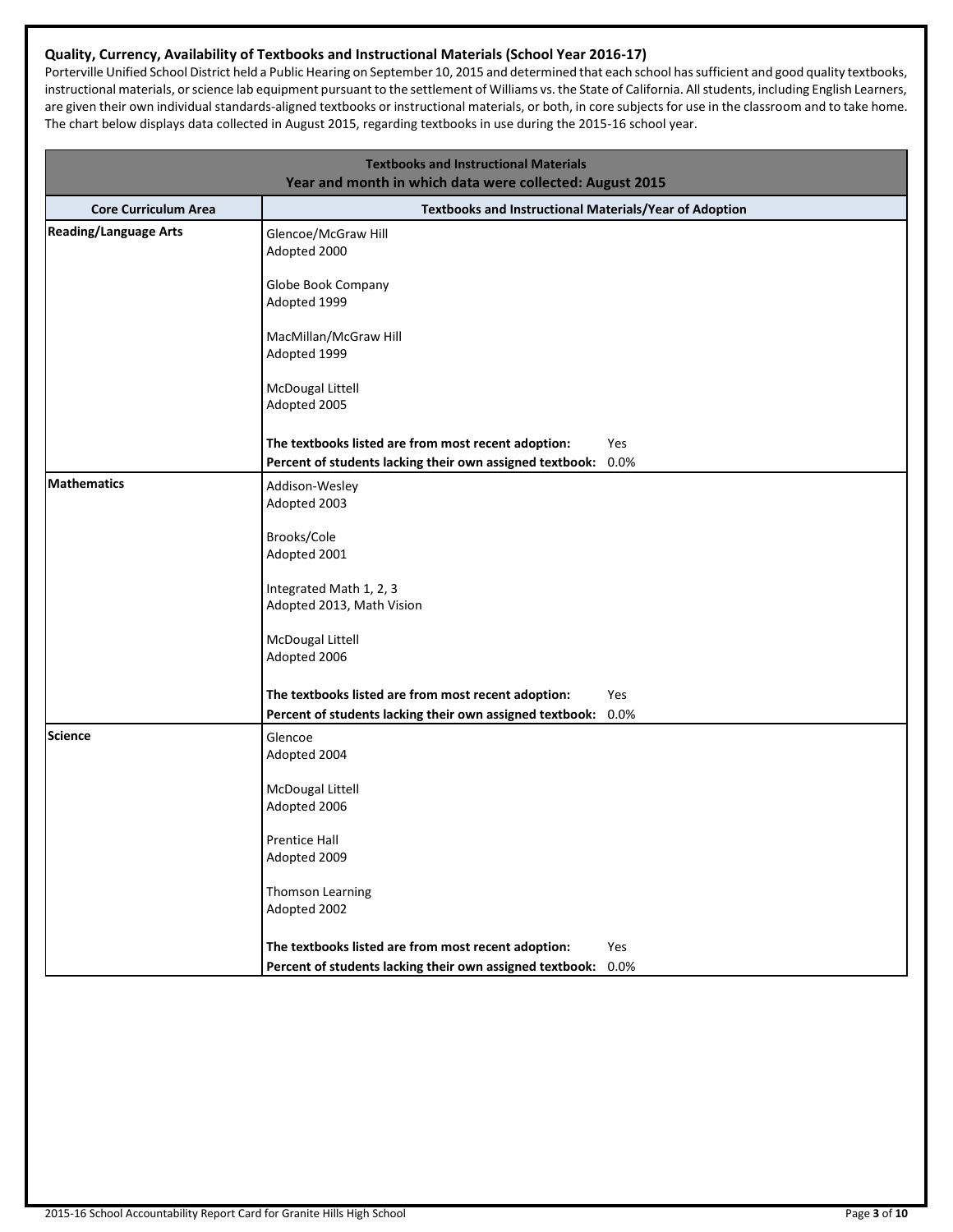| <b>Textbooks and Instructional Materials</b><br>Year and month in which data were collected: August 2015 |                                                                                                                                    |            |  |  |  |  |  |
|----------------------------------------------------------------------------------------------------------|------------------------------------------------------------------------------------------------------------------------------------|------------|--|--|--|--|--|
| <b>Core Curriculum Area</b>                                                                              | <b>Textbooks and Instructional Materials/Year of Adoption</b>                                                                      |            |  |  |  |  |  |
| <b>History-Social Science</b>                                                                            | Glencoe<br>Adopted 1999<br>McDougal Littell<br>Adopted 2006<br>McGraw-Hill<br>Adopted 1999<br><b>Prentice Hall</b><br>Adopted 1999 |            |  |  |  |  |  |
|                                                                                                          | The textbooks listed are from most recent adoption:<br>Percent of students lacking their own assigned textbook: 0.0%               | <b>Yes</b> |  |  |  |  |  |

## **School Facility Conditions and Planned Improvements (Most Recent Year)**

Granite Hills High School was originally constructed in 1999 and is currently comprised of 58 classrooms (including portables), a library/media center, three computer labs, two science labs, two staff rooms, a cafeteria, six athletic fields, two gymnasiums, an olympic-size swimming pool, the main office, the guidance office, and the career center. Additionally, in 2002-03, construction of a 7,000-seat football/soccer stadium was completed, named for Jacob C. Rankin. In the summer of 2009 a new surface was added to "The Pyramid". The chart displays the results of the most recent school facilities inspection, provided by the district in July 2015.

| <b>School Facility Good Repair Status (Most Recent Year)</b><br>Year and month in which data were collected: 07/15/2015 |      |                      |   |                                                                                                                                                                                                                                                                                                                                                                                                                                                                                                                                                                                                                                                                                                                                                                                                                                                                                                                                                                                                                                                                                                                                                                                                                                                                                                                                                                   |  |  |  |  |
|-------------------------------------------------------------------------------------------------------------------------|------|----------------------|---|-------------------------------------------------------------------------------------------------------------------------------------------------------------------------------------------------------------------------------------------------------------------------------------------------------------------------------------------------------------------------------------------------------------------------------------------------------------------------------------------------------------------------------------------------------------------------------------------------------------------------------------------------------------------------------------------------------------------------------------------------------------------------------------------------------------------------------------------------------------------------------------------------------------------------------------------------------------------------------------------------------------------------------------------------------------------------------------------------------------------------------------------------------------------------------------------------------------------------------------------------------------------------------------------------------------------------------------------------------------------|--|--|--|--|
|                                                                                                                         |      | <b>Repair Status</b> |   | <b>Repair Needed and</b>                                                                                                                                                                                                                                                                                                                                                                                                                                                                                                                                                                                                                                                                                                                                                                                                                                                                                                                                                                                                                                                                                                                                                                                                                                                                                                                                          |  |  |  |  |
| <b>System Inspected</b>                                                                                                 | Good | Fair<br>Poor         |   | <b>Action Taken or Planned</b>                                                                                                                                                                                                                                                                                                                                                                                                                                                                                                                                                                                                                                                                                                                                                                                                                                                                                                                                                                                                                                                                                                                                                                                                                                                                                                                                    |  |  |  |  |
| <b>Systems:</b><br>Gas Leaks, Mechanical/HVAC, Sewer                                                                    | x    |                      |   |                                                                                                                                                                                                                                                                                                                                                                                                                                                                                                                                                                                                                                                                                                                                                                                                                                                                                                                                                                                                                                                                                                                                                                                                                                                                                                                                                                   |  |  |  |  |
| Interior:<br><b>Interior Surfaces</b>                                                                                   |      |                      | X | Rm 205 door needs bottom weather<br>stripping; library & rm 404 damaged base<br>boards around computer station; rm 406<br>& 408 stained ceiling tile; rm 408 door<br>jam to kitchen needs repair & tear in<br>rubber drop zone; rm 410 & 411 missing<br>electrical cover; rm 412 torn<br>carpet/broken base boards on computer<br>station; 505A & 506 stained ceiling tiles;<br>rm 803, 806, 807, 815, 817 stained ceiling<br>tiles; rm 816 stained carpet from paint;<br>cafeteria trash can partition in girls<br>restroom is missing; rm 1011 rip in wall<br>covering; rm 1012 & 1013 stained ceiling<br>tiles; 1000 building boys restroom broken<br>hand dryer/graffiti on wall/broken urinal;<br>1000 building water fountain doesn't<br>work; 1100 building girls restroom paint<br>peeling on ceiling; rm 1106 damaged base<br>boards around computer station; rm 1107<br>holes in west wall; rm 1109 damaged base<br>boards around computer stations/stained<br>ceiling tiles; rm 1110 & 1111 stained<br>ceiling tiles; rm 1113 damaged base board<br>and wall patch on west wall/loose door<br>handle; rm 901 stained ceiling tiles; rm<br>907 broken light lens; mini gym light<br>out/missing clock; girls locker room light<br>out in restroom hand dryer broken; boys<br>locker room light out in restroom hand<br>dryer broken; main gym light out |  |  |  |  |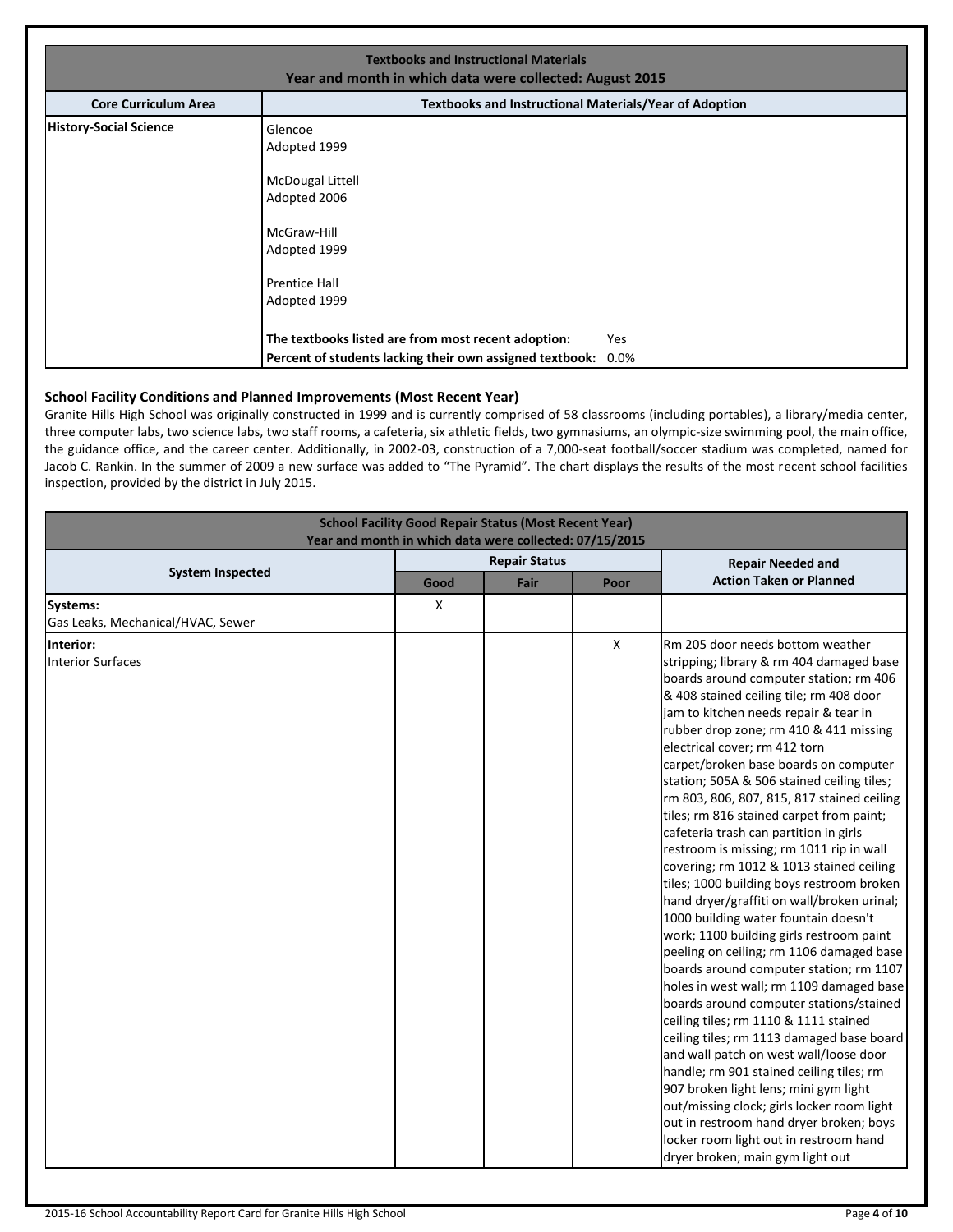| <b>School Facility Good Repair Status (Most Recent Year)</b><br>Year and month in which data were collected: 07/15/2015 |                  |           |                      |  |      |                                                                                                                                                                                                                                                                   |  |
|-------------------------------------------------------------------------------------------------------------------------|------------------|-----------|----------------------|--|------|-------------------------------------------------------------------------------------------------------------------------------------------------------------------------------------------------------------------------------------------------------------------|--|
|                                                                                                                         |                  |           | <b>Repair Status</b> |  |      | <b>Repair Needed and</b>                                                                                                                                                                                                                                          |  |
| <b>System Inspected</b>                                                                                                 | Good             |           | Fair                 |  | Poor | <b>Action Taken or Planned</b>                                                                                                                                                                                                                                    |  |
| <b>Cleanliness:</b><br>Overall Cleanliness, Pest/ Vermin Infestation                                                    | X                |           |                      |  |      |                                                                                                                                                                                                                                                                   |  |
| <b>Electrical:</b><br>Electrical                                                                                        | $\mathsf{X}$     |           |                      |  |      | Gym 903 - Broken light lens.<br>Gym 904 - Broken light lens.<br>Main Gym- Light out<br>Boys and Girls Locke Room- Light out                                                                                                                                       |  |
| <b>Restrooms/Fountains:</b><br>Restrooms, Sinks/ Fountains                                                              | X                |           |                      |  |      | Gym Building- Main Gym - Broken<br>drinking fountain, missing tile at fountain<br>area.<br>Boys Restroom 1000 Building- Broken<br>Hand Dryer/Graffiti On Wall/Broken Light<br>Switch/Broken Urnal<br>Water Fountain 1000 building- Water<br>Fountain Doesn't Work |  |
| Safety:<br>Fire Safety, Hazardous Materials                                                                             | X                |           |                      |  |      |                                                                                                                                                                                                                                                                   |  |
| Structural:<br><b>Structural Damage, Roofs</b>                                                                          | X                |           |                      |  |      |                                                                                                                                                                                                                                                                   |  |
| External:<br>Playground/School Grounds, Windows/Doors/Gates/Fences                                                      | X                |           |                      |  |      | stadium concrete lifting/bleacher benches<br>warping from ground shift on east side<br>bleachers                                                                                                                                                                  |  |
| <b>Overall Rating</b>                                                                                                   | <b>Exemplary</b> | Good<br>X | Fair                 |  | Poor |                                                                                                                                                                                                                                                                   |  |

## **B. Pupil Outcomes**

## **State Priority: Pupil Achievement**

The SARC provides the following information relevant to the State priority: Pupil Achievement (Priority 4):

- Statewide assessments (i.e., California Assessment of Student Performance and Progress [CAASPP] System, which includes the Smarter Balanced Summative Assessments for students in the general education population and the California Alternate Assessments [CAAs] for English language arts/literacy [ELA] and mathematics given in grades three through eight and grade eleven. The CAAs have replaced the California Alternate Performance Assessment [CAPA] for ELA and mathematics, which were eliminated in 2015. Only eligible students may participate in the administration of the CAAs. CAA items are aligned with alternate achievement standards, which are linked with the Common Core State Standards [CCSS] for students with significant cognitive disabilities); and
- The percentage of students who have successfully completed courses that satisfy the requirements for entrance to the University of California and the California State University, or career technical education sequences or programs of study

| <b>2015-16 CAASPP Results for All Students</b> |                                                                                                                  |               |           |                 |              |       |  |  |
|------------------------------------------------|------------------------------------------------------------------------------------------------------------------|---------------|-----------|-----------------|--------------|-------|--|--|
|                                                | Percent of Students Meeting or Exceeding the State Standards<br>$\left(\frac{\text{grades}}{3-8}\right)$ and 11) |               |           |                 |              |       |  |  |
| Subject                                        |                                                                                                                  | <b>School</b> |           | <b>District</b> | <b>State</b> |       |  |  |
|                                                | 14-15                                                                                                            | $15 - 16$     | $14 - 15$ | 15-16           |              | 15-16 |  |  |
| <b>IELA</b>                                    | 50                                                                                                               | 54            | 30        | 37              | 44           | 48    |  |  |
| <b>Math</b>                                    | 15                                                                                                               | 12            | 20        | 21              | 34           | 36    |  |  |

\* Percentages are not calculated when the number of students tested is ten or less, either because the number of students in this category is too small for statistical accuracy or to protect student privacy.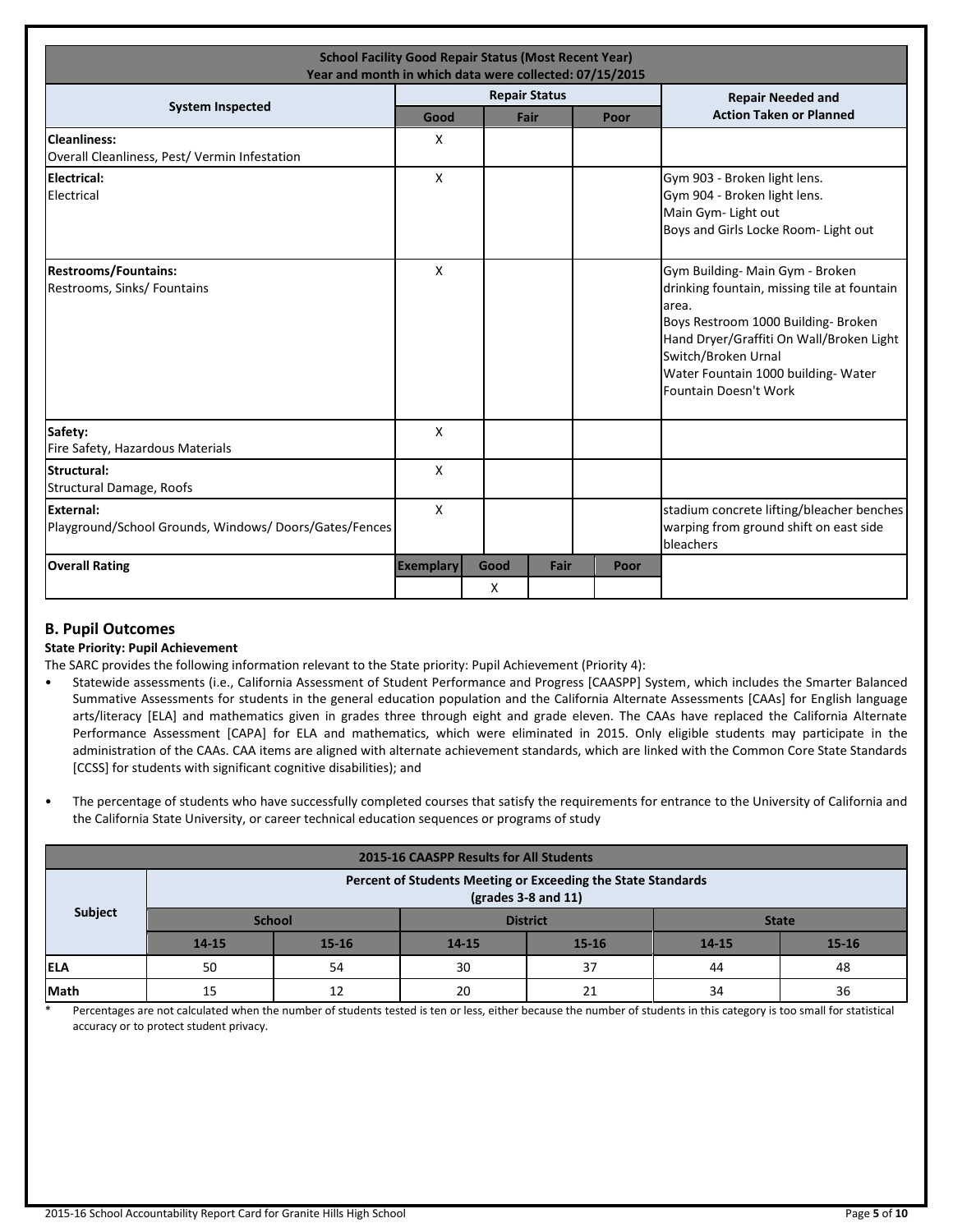| <b>CAASPP Results for All Students - Three-Year Comparison</b> |                                                                                                     |                                              |           |                                     |  |  |           |       |           |
|----------------------------------------------------------------|-----------------------------------------------------------------------------------------------------|----------------------------------------------|-----------|-------------------------------------|--|--|-----------|-------|-----------|
|                                                                | Percent of Students Scoring at Proficient or Advanced<br>(meeting or exceeding the state standards) |                                              |           |                                     |  |  |           |       |           |
| Subject                                                        | <b>School</b><br><b>District</b><br><b>State</b>                                                    |                                              |           |                                     |  |  |           |       |           |
|                                                                | $13 - 14$                                                                                           | 14-15                                        | $15 - 16$ | $15 - 16$<br>$13 - 14$<br>$14 - 15$ |  |  | $13 - 14$ | 14-15 | $15 - 16$ |
| <b>Science</b>                                                 | 26                                                                                                  | 23<br>56<br>22<br>42<br>37<br>40<br>54<br>60 |           |                                     |  |  |           |       |           |

\* Science test results include California Standards Tests (CSTs), California Modified Assessment (CMA), and California Alternate Performance Assessment (CAPA) in grades five, eight, and ten. Scores are not shown when the number of students tested is ten or less, either because the number of students in this category is too small for statistical accuracy or to protect student privacy.

| Grade | 2015-16 Percent of Students Meeting Fitness Standards |        |        |  |  |  |
|-------|-------------------------------------------------------|--------|--------|--|--|--|
| Level | 4 of 6                                                | 5 of 6 | 6 of 6 |  |  |  |
|       | 18                                                    | د. د ۲ | 31.3   |  |  |  |

\* Percentages are not calculated when the number of students tested is ten or less, either because the number of students in this category is too small for statistical accuracy or to protect student privacy.

| 2015-16 CAASPP Results by Student Group<br>Science (grades 5, 8, and 10) |                           |                   |                            |                               |  |  |
|--------------------------------------------------------------------------|---------------------------|-------------------|----------------------------|-------------------------------|--|--|
|                                                                          | <b>Number of Students</b> |                   | <b>Percent of Students</b> |                               |  |  |
| Group                                                                    | <b>Enrolled</b>           | with Valid Scores | w/ Valid Scores            | <b>Proficient or Advanced</b> |  |  |
| <b>All Students</b>                                                      | 363                       | 360               | 99.2                       | 22.8                          |  |  |
| Male                                                                     | 196                       | 194               | 99.0                       | 23.2                          |  |  |
| Female                                                                   | 167                       | 166               | 99.4                       | 22.3                          |  |  |
| <b>Hispanic or Latino</b>                                                | 311                       | 309               | 99.4                       | 22.3                          |  |  |
| White                                                                    | 40                        | 39                | 97.5                       | 28.2                          |  |  |
| <b>Socioeconomically Disadvantaged</b>                                   | 328                       | 325               | 99.1                       | 22.8                          |  |  |
| <b>English Learners</b>                                                  | 65                        | 64                | 98.5                       | 6.3                           |  |  |
| <b>Students with Disabilities</b>                                        | 22                        | 21                | 95.5                       | 4.8                           |  |  |
| <b>Students Receiving Migrant Education Services</b>                     | 46                        | 46                | 100.0                      | 30.4                          |  |  |

Science test results include CSTs, CMA, and CAPA in grades five, eight, and ten. The "Proficient or Advanced" is calculated by taking the total number of students who scored at Proficient or Advanced on the science assessment divided by the total number of students with valid scores. Scores are not shown when the number of students tested is ten or less, either because the number of students in this category is too small for statistical accuracy or to protect student privacy.

| School Year 2015-16 CAASPP Assessment Results - English Language Arts (ELA)<br>Disaggregated by Student Groups, Grades Three through Eight and Eleven |       |                 |                           |                            |                                           |  |
|-------------------------------------------------------------------------------------------------------------------------------------------------------|-------|-----------------|---------------------------|----------------------------|-------------------------------------------|--|
|                                                                                                                                                       |       |                 | <b>Number of Students</b> | <b>Percent of Students</b> |                                           |  |
| <b>Student Group</b>                                                                                                                                  | Grade | <b>Enrolled</b> | <b>Tested</b>             | <b>Tested</b>              | <b>Standard Met or</b><br><b>Exceeded</b> |  |
| <b>All Students</b>                                                                                                                                   | 11    | 298             | 295                       | 99.0                       | 54.2                                      |  |
| Male                                                                                                                                                  | 11    | 147             | 145                       | 98.6                       | 47.6                                      |  |
| Female                                                                                                                                                | 11    | 151             | 150                       | 99.3                       | 60.7                                      |  |
| <b>Hispanic or Latino</b>                                                                                                                             | 11    | 245             | 242                       | 98.8                       | 54.1                                      |  |
| White                                                                                                                                                 | 11    | 32              | 32                        | 100.0                      | 56.3                                      |  |
| <b>Socioeconomically Disadvantaged</b>                                                                                                                | 11    | 259             | 256                       | 98.8                       | 53.5                                      |  |
| <b>English Learners</b>                                                                                                                               | 11    | 37              | 37                        | 100.0                      | 5.4                                       |  |
| <b>Students with Disabilities</b>                                                                                                                     | 11    | 11              | 10                        | 90.9                       | 10.0                                      |  |
| <b>Students Receiving Migrant Education</b><br><b>Services</b>                                                                                        | 11    | 36              | 36                        | 100.0                      | 50.0                                      |  |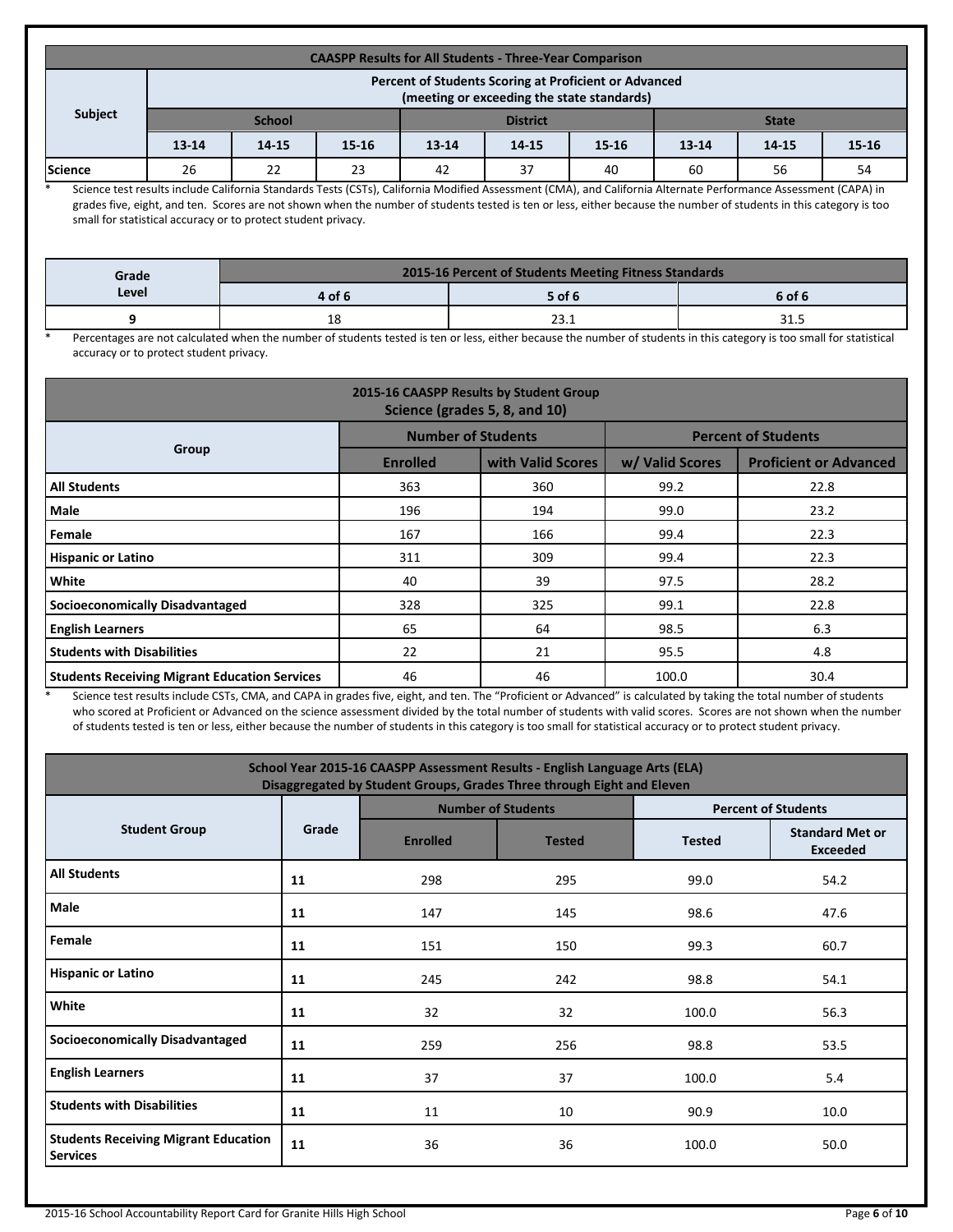ELA test results include the Smarter Balanced Summative Assessment and the CAA. The "Percent Met or Exceeded" is calculated by taking the total number of students who met or exceeded the standard on the Smarter Balanced Summative Assessment plus the total number of students who met the standard on the CAAs divided by the total number of students who participated in both assessments. Double dashes (--) appear in the table when the number of students is ten or less, either because the number of students in this category is too small for statistical accuracy or to protect student privacy. The number of students tested includes all students who participated in the test whether they received a score or not; however, the number of students tested is not the number that was used to calculate the achievement level percentages. The achievement level percentages are calculated using only students who received scores.

| School Year 2015-16 CAASPP Assessment Results - Mathematics<br>Disaggregated by Student Groups, Grades Three through Eight and Eleven |       |                 |                           |                            |                                           |  |
|---------------------------------------------------------------------------------------------------------------------------------------|-------|-----------------|---------------------------|----------------------------|-------------------------------------------|--|
|                                                                                                                                       |       |                 | <b>Number of Students</b> | <b>Percent of Students</b> |                                           |  |
| <b>Student Group</b>                                                                                                                  | Grade | <b>Enrolled</b> | <b>Tested</b>             | <b>Tested</b>              | <b>Standard Met or</b><br><b>Exceeded</b> |  |
| <b>All Students</b>                                                                                                                   | 11    | 298             | 295                       | 99.0                       | 12.2                                      |  |
| <b>Male</b>                                                                                                                           | 11    | 147             | 145                       | 98.6                       | 13.8                                      |  |
| Female                                                                                                                                | 11    | 151             | 150                       | 99.3                       | 10.7                                      |  |
| <b>Hispanic or Latino</b>                                                                                                             | 11    | 245             | 242                       | 98.8                       | 12.0                                      |  |
| White                                                                                                                                 | 11    | 32              | 32                        | 100.0                      | 12.5                                      |  |
| <b>Socioeconomically Disadvantaged</b>                                                                                                | 11    | 259             | 256                       | 98.8                       | 12.9                                      |  |
| <b>English Learners</b>                                                                                                               | 11    | 37              | 37                        | 100.0                      |                                           |  |
| <b>Students with Disabilities</b>                                                                                                     | 11    | 11              | 10                        | 90.9                       |                                           |  |
| <b>Students Receiving Migrant Education</b><br><b>Services</b>                                                                        | 11    | 36              | 36                        | 100.0                      | 13.9                                      |  |

Mathematics test results include the Smarter Balanced Summative Assessment and the CAA. The "Percent Met or Exceeded" is calculated by taking the total number of students who met or exceeded the standard on the Smarter Balanced Summative Assessment plus the total number of students who met the standard on the CAAs divided by the total number of students who participated in both assessments. Double dashes (--) appear in the table when the number of students is ten or less, either because the number of students in this category is too small for statistical accuracy or to protect student privacy. The number of students tested includes all students who participated in the test whether they received a score or not; however, the number of students tested is not the number that was used to calculate the achievement level percentages. The achievement level percentages are calculated using only students who received scores.

## **C. Engagement**

## **State Priority: Parental Involvement**

- The SARC provides the following information relevant to the Parental Involvement State Priority (Priority 3):
- Efforts the school district makes to seek parent input in making decisions for the school district and each schoolsite.

## **Opportunities for Parental Involvement (School Year 2016-17)**

Parents and the community are very supportive of the educational programs in the Porterville Unified School District.

Parents and guardians are always welcome on campus and can support their child's learning environment by:

- 1) Monitoring school attendance and academic progress using school-wide ABI tracking system
- 2) Attend school hosted parent orientations and participate in extra-curricular activities
- 3) Stay connected and informed by visiting "The Daily Roar" (on-line newspaper), "The Grizzly Quarterly" (quarterly newspaper) and our school website.
- 4) Planning and participating in activities at home that are supportive of classroom activities
- 5) Volunteering at school
- 6) Participating in decision-making processes by attending English Learner Advisory Committee and/or School Site Council meetings.

## **Contact Information**

Parents who wish to participate in the school's leadership teams, school committees, school activities, or become a volunteer may contact the main office at (559) 782-7075. The district's website (www.portervilleschools.org) also provides a variety of helpful resources and information for parents, students, staff, and community members.

## **State Priority: School Climate**

The SARC provides the following information relevant to the School Climate State Priority (Priority 6):

- Pupil suspension rates;
- Pupil expulsion rates; and
- Other local measures on the sense of safety.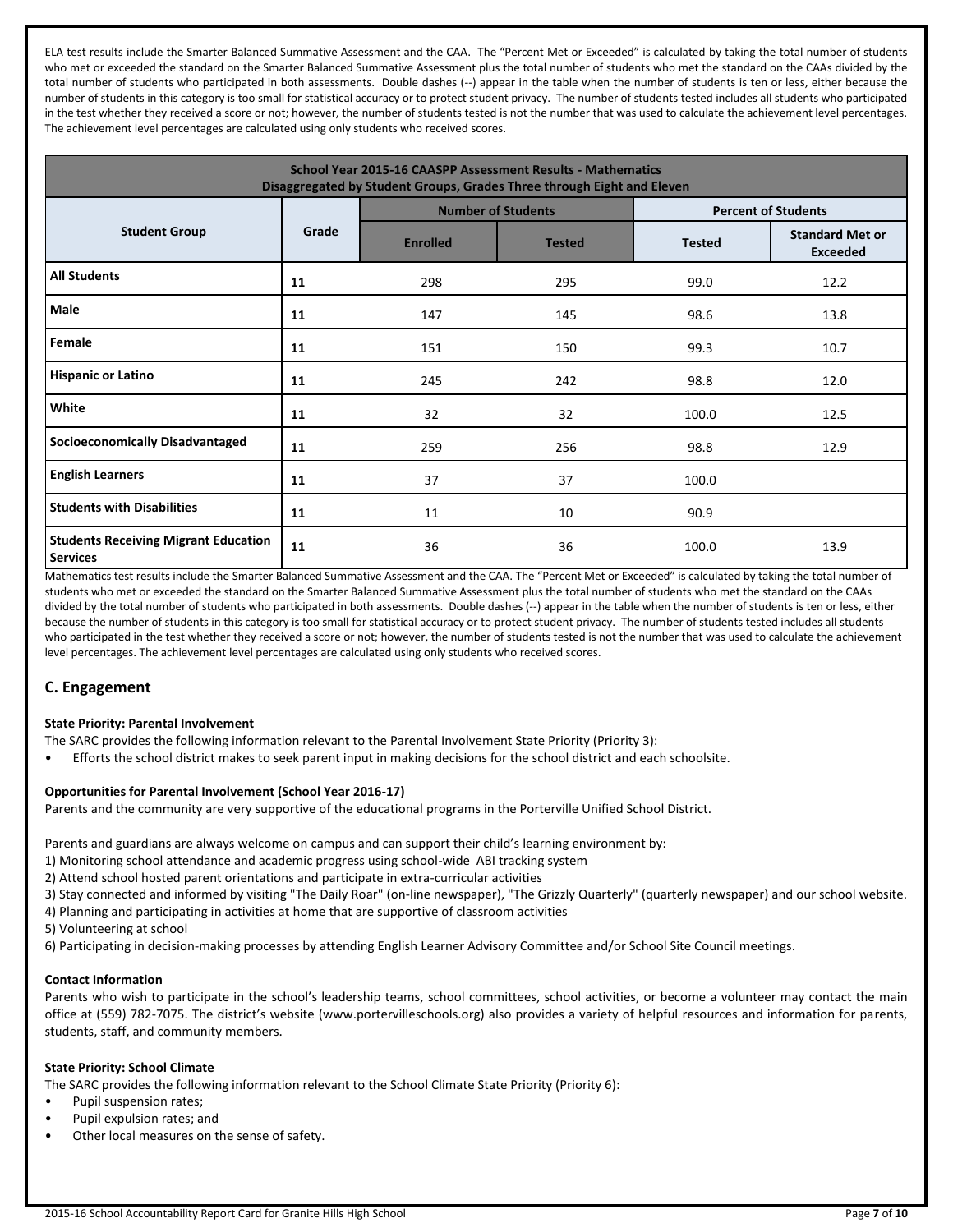## **School Safety Plan**

The safety of students and staff is a primary concern of Granite Hills High School. Teachers and administrators supervise students on campus before and after school and during breaks, while noon-duty supervisors monitor students during the lunch break. All visitors must sign in at the principal's office and receive proper authorization to be on campus. Visitors are asked by the staff to display their pass at all times. PUSD has also mandated that all district employees wear proper identification badges. For the safety of our students, all volunteers are fingerprinted and cleared through the Department of Justice. Appointments are made with the school secretary.

The School Site Safety Plan was most recently revised in fall 2014 by the Assistant Principal. Key elements of the plan focus on emergency preparedness. The school is in compliance with the laws, rules, and regulations pertaining to hazardous materials and state earthquake standards. Emergency drills are held on a regular basis. In addition to the emergency drills, all PUSD employees have participated in Active Shooter Awareness Training, provided by Porterville Police Department.

| <b>Suspensions and Expulsions</b> |         |         |         |  |  |
|-----------------------------------|---------|---------|---------|--|--|
| <b>School</b>                     | 2013-14 | 2014-15 | 2015-16 |  |  |
| <b>Suspensions Rate</b>           | 0.6     | 7.4     | 8.3     |  |  |
| <b>Expulsions Rate</b>            | 6.3     | 0.9     | 0.5     |  |  |
| <b>District</b>                   | 2013-14 | 2014-15 | 2015-16 |  |  |
| <b>Suspensions Rate</b>           | 6.0     | 5.9     | 5.6     |  |  |
| <b>Expulsions Rate</b>            | 0.6     | 0.3     | 0.3     |  |  |
| <b>State</b>                      | 2013-14 | 2014-15 | 2015-16 |  |  |
| <b>Suspensions Rate</b>           | 4.4     | 3.8     | 3.7     |  |  |
| <b>Expulsions Rate</b>            | 0.1     | 0.1     | 0.1     |  |  |

## **D. Other SARC Information**

The information in this section is required to be in the SARC but is not included in the state priorities for LCFF.

| 2016-17 Federal Intervention Program                |                 |  |  |  |  |
|-----------------------------------------------------|-----------------|--|--|--|--|
| <b>Indicator</b>                                    | <b>District</b> |  |  |  |  |
| <b>Program Improvement Status</b>                   | In PI           |  |  |  |  |
| <b>First Year of Program Improvement</b>            | 2006-2007       |  |  |  |  |
| Year in Program Improvement                         | Year 3          |  |  |  |  |
| Number of Schools Currently in Program Improvement  | 16              |  |  |  |  |
| Percent of Schools Currently in Program Improvement | 80.0            |  |  |  |  |

| <b>Academic Counselors and Other Support Staff at this School</b>                                     |     |  |  |  |  |
|-------------------------------------------------------------------------------------------------------|-----|--|--|--|--|
| <b>Number of Full-Time Equivalent (FTE)</b>                                                           |     |  |  |  |  |
| <b>Academic Counselor</b><br>4                                                                        |     |  |  |  |  |
| <b>Counselor (Social/Behavioral or Career Development)</b>                                            |     |  |  |  |  |
| Library Media Teacher (Librarian)                                                                     |     |  |  |  |  |
| Library Media Services Staff (Paraprofessional)                                                       | 1   |  |  |  |  |
| Psychologist                                                                                          |     |  |  |  |  |
| <b>Social Worker</b>                                                                                  |     |  |  |  |  |
| <b>Nurse</b>                                                                                          |     |  |  |  |  |
| Speech/Language/Hearing Specialist                                                                    |     |  |  |  |  |
| <b>Resource Specialist</b>                                                                            |     |  |  |  |  |
| Other                                                                                                 |     |  |  |  |  |
| <b>Average Number of Students per Staff Member</b>                                                    |     |  |  |  |  |
| <b>Academic Counselor</b><br>One Full Time Faujurlent (FTF) equals and staff momber weeking full time | 350 |  |  |  |  |

ne Full Time Equivalent (FTE) equals one staff member working full time; one FTE could also represent two staff members who each work 50 percent of full time.

| Average Class Size and Class Size Distribution (Secondary) |                              |         |         |                                |         |             |         |         |    |                   |                   |    |
|------------------------------------------------------------|------------------------------|---------|---------|--------------------------------|---------|-------------|---------|---------|----|-------------------|-------------------|----|
|                                                            | <b>Number of Classrooms*</b> |         |         |                                |         |             |         |         |    |                   |                   |    |
|                                                            | <b>Average Class Size</b>    |         |         | $1 - 22$<br>$23 - 32$<br>$33+$ |         |             |         |         |    |                   |                   |    |
| <b>Subject</b>                                             | 2013-14                      | 2014-15 | 2015-16 | $2013 - 14$                    | 2014-15 | $2015 - 16$ | 2013-14 | 2014-15 |    | 2015-16   2013-14 | 2014-15   2015-16 |    |
| English                                                    | 23                           | 24      | 24      | 16                             | 18      | 18          | 32      | 21      | 21 | 4                 | 12                | 12 |
| <b>Mathematics</b>                                         | 26                           | 28      | 28      | 9                              | 6       | 6           | 29      | 23      | 23 |                   | 13                | 13 |
| <b>Science</b>                                             | 30                           | 26      | 26      | 4                              | 6       | 6           | 19      | 25      | 25 | 11                | q                 | a  |
| <b>Social Science</b>                                      | 28                           | 27      | 27      |                                | 4       | 4           | 25      | 24      | 24 |                   | h                 | 6  |

\* Number of classes indicates how many classrooms fall into each size category (a range of total students per classroom). At the secondary school level, this information is reported by subject area rather than grade level.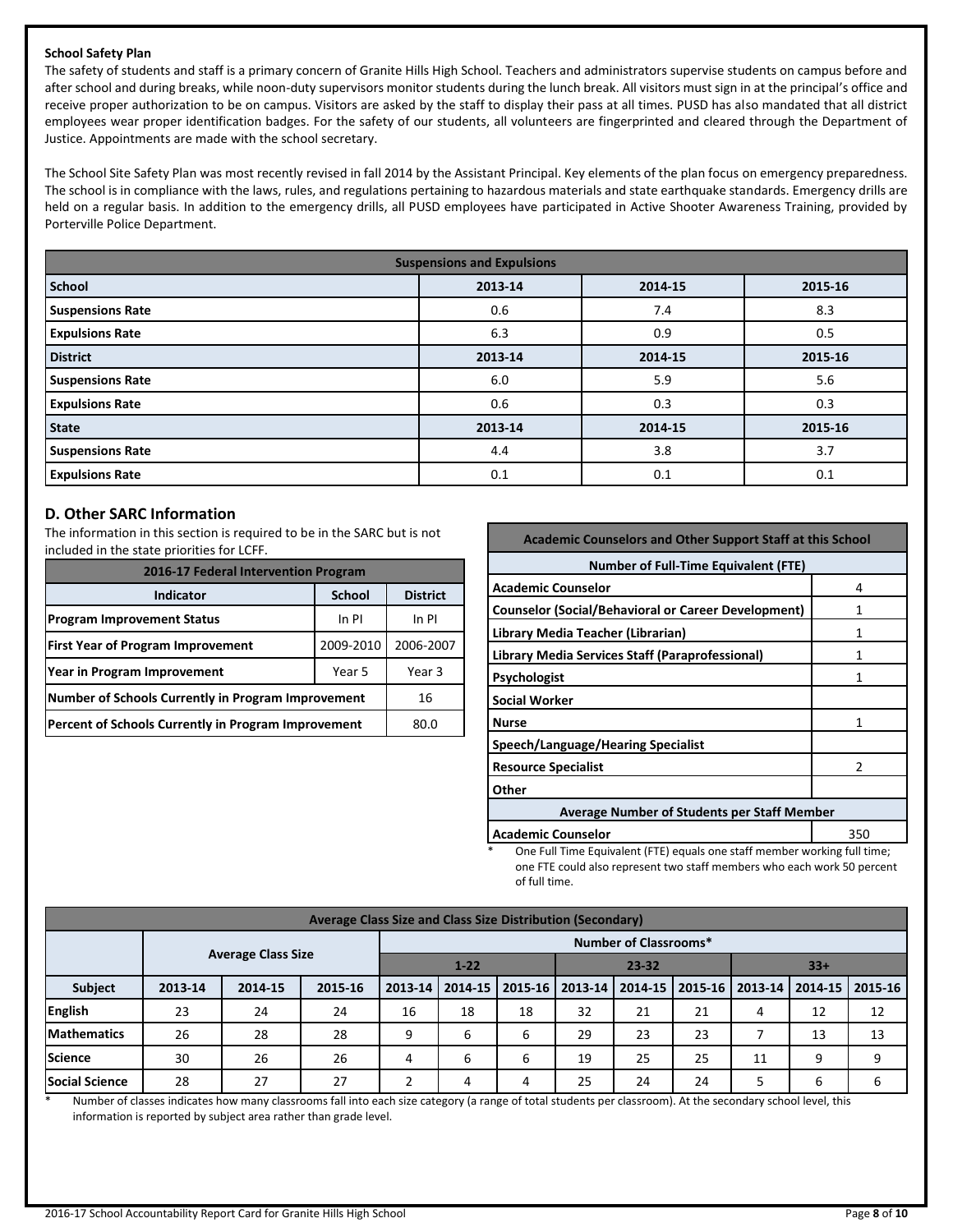## **Professional Development provided for Teachers**

A constructive evaluation process promotes quality instruction and is a fundamental element in a sound educational program. Evaluations and formal observations are designed to encourage common goals and to comply with the state's evaluation criteria and district policies. Temporary and probationary teachers are evaluated annually and tenured teachers are evaluated every other year.

Evaluations are conducted by site administrators, who have been trained and certified for competency to perform teacher evaluations. Evaluation criteria includes the following:

**Students** 

- Engaging and Supporting all Students in Learning
- Understanding and Organizing Subject Matter for Student Learning
- Assessing Student Learning
- Creating and Maintaining Effective Environments for Student Learning

Staff members build teaching skills and concepts through participating in professional development that focus on improving instruction and assessment. Teacher collaboration time is utilized during Monday extended day schedule and designated Wednesday minimum days.

During this time, teachers are offered a broad-based variety of professional growth opportunities in curriculum, instruction, and assessments. Schoolwide focus will include aligning instruction with CC shifts and meeting Progress Adviser instructional goals. PUSD is currently transitioning and fostering change in the areas of Common Core, one to one technology and Linked Learning.

For additional support in their profession, teachers may enlist the services of the district's Beginning Teacher Support and Assessment (BTSA) facilitator and/or the Peer Assistance and Review (PAR) program.

| FY 2014-15 Teacher and Administrative Salaries |                                  |                                                                  |  |  |  |
|------------------------------------------------|----------------------------------|------------------------------------------------------------------|--|--|--|
| Category                                       | <b>District</b><br><b>Amount</b> | <b>State Average for</b><br><b>Districts In Same</b><br>Category |  |  |  |
| <b>Beginning Teacher Salary</b>                | \$46,592                         | \$44,958                                                         |  |  |  |
| <b>Mid-Range Teacher Salary</b>                | \$70,374                         | \$70,581                                                         |  |  |  |
| <b>Highest Teacher Salary</b>                  | \$90,879                         | \$91,469                                                         |  |  |  |
| <b>Average Principal Salary (ES)</b>           | \$142,276                        | \$113,994                                                        |  |  |  |
| <b>Average Principal Salary (MS)</b>           | \$144,040                        | \$120,075                                                        |  |  |  |
| <b>Average Principal Salary (HS)</b>           | \$162,400                        | \$130,249                                                        |  |  |  |
| <b>Superintendent Salary</b>                   | \$209,705                        | \$218,315                                                        |  |  |  |
| <b>Percent of District Budget</b>              |                                  |                                                                  |  |  |  |
| <b>Teacher Salaries</b>                        | 36%                              | 38%                                                              |  |  |  |
| <b>Administrative Salaries</b>                 | 4%                               | 5%                                                               |  |  |  |

| FY 2014-15 Expenditures Per Pupil and School Site Teacher Salaries |                                        |                          |         |          |  |
|--------------------------------------------------------------------|----------------------------------------|--------------------------|---------|----------|--|
|                                                                    | <b>Expenditures Per Pupil</b>          | Average                  |         |          |  |
| Level                                                              | <b>Total</b>                           | <b>Teacher</b><br>Salary |         |          |  |
| <b>School Site</b>                                                 | \$6,853                                | \$727                    | \$6,126 | \$65,867 |  |
| <b>District</b>                                                    |                                        |                          | \$6,336 | \$75,802 |  |
| <b>State</b>                                                       |                                        | \$74,216                 |         |          |  |
| <b>Percent Difference: School Site/District</b>                    | $-3.3$                                 | $-6.3$                   |         |          |  |
|                                                                    | Percent Difference: School Site/ State | 30.6                     | $-5.0$  |          |  |

• Planning Instruction and Designing Learning Experiences for all

• Developing as a Professional Educator

Cells with  $\blacklozenge$  do not require data.

For detailed information on salaries, see the CDE Certificated Salaries & Benefits webpage a[t www.cde.ca.gov/ds/fd/cs/.](http://www.cde.ca.gov/ds/fd/cs/)

## **Types of Services Funded**

In addition to general state funding, Porterville Unified School District received state and federal categorical funding for the following support programs:

- Title I, Basic Grant
- Title II, Teacher Quality & Technology

| <b>Dropout Rate and Graduation Rate (Four-Year Cohort Rate)</b> |         |         |         |  |  |
|-----------------------------------------------------------------|---------|---------|---------|--|--|
| <b>Granite Hills High School</b>                                | 2011-12 | 2013-14 | 2014-15 |  |  |
| <b>Dropout Rate</b>                                             | 8.70    | 5.40    | 4.50    |  |  |
| <b>Graduation Rate</b>                                          | 90.83   | 94.17   | 94.57   |  |  |
| <b>Porterville Unified School District</b>                      | 2011-12 | 2013-14 | 2014-15 |  |  |
| <b>Dropout Rate</b>                                             | 14.70   | 13.90   | 10.80   |  |  |
| <b>Graduation Rate</b>                                          | 83.65   | 84.29   | 86.99   |  |  |
| California                                                      | 2011-12 | 2013-14 | 2014-15 |  |  |
| <b>Dropout Rate</b>                                             | 11.40   | 11.50   | 10.70   |  |  |
| <b>Graduation Rate</b>                                          | 80.44   | 80.95   | 82.27   |  |  |

- Title III, Limited English Proficiency
- Title VII, Indian, Native Hawaiian, and Alaska Native Education

| <b>Career Technical Education Participation</b>                                                                |                                     |  |  |  |
|----------------------------------------------------------------------------------------------------------------|-------------------------------------|--|--|--|
| <b>Measure</b>                                                                                                 | <b>CTE Program</b><br>Participation |  |  |  |
| Number of pupils participating in CTE                                                                          | 459                                 |  |  |  |
| % of pupils completing a CTE program and earning<br>a high school diploma                                      | 15                                  |  |  |  |
| % of CTE courses sequenced or articulated between<br>the school and institutions of postsecondary<br>education | 33                                  |  |  |  |